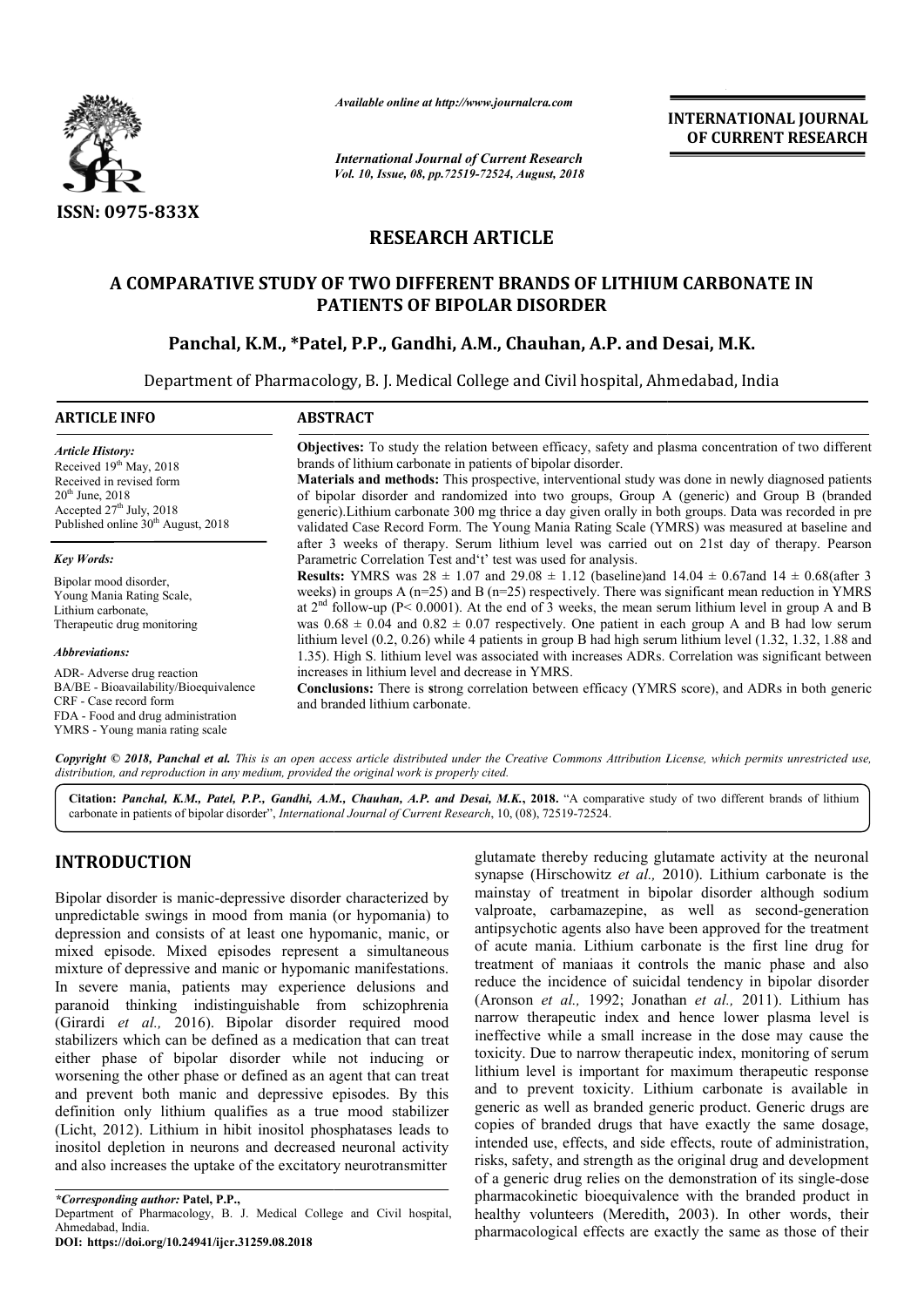branded counterparts and generic drugs are marketed under its pharmacological name. Branded drug that has a trade name and is protected by a patent (can be produced and sold only by the company holding the patent). A branded generic is a drug that is bioequivalent to the original product, but is now marketed under another company's brand name and promoted by medical representatives to medical practitioners while nominally branded generics are same as branded generics, except that these drugs are supplied to distributors and retailers but are not promoted by medical representatives to medical practitioners (Andrade *et al.,* 2017). Absorption of lithium varies with different brands of lithium carbonate (Hirschowitz *et al.,* 2010). There may also be some inter individual variation to the biological response to a drug. This variation is due to differences in absorption, distribution, and elimination. Thus, measurement of plasma concentration of drug may help to individualize drug therapy (Aronson *et al.,* 1992). The therapeutic effect of lithium may be detectable in patients within 2 weeks, however it may be difficult to know whether the effect is optimal and whether it is attributable to the drug or to spontaneous remission (Aronson *et al.,* 1992). Thus, establishing the relationship between serum lithium level and therapeutic effect becomes important. This study has been proposed to measure the serum lithium level in patients' prescribed generic lithium carbonate and comparing it with patients who are prescribed branded generic lithium and to analyze relationship between plasma concentration and efficacy of both the products. It also aimed to study the safety of both these products.

#### **MATERIALS AND METHODS**

This was prospective, continuous and interventional study performed on adult patients of either gender aged 18-75 years and who were newly diagnosed as suffering from bipolar disorder and those who were willing to take part in this study. Institutional Ethics Committee approval and permission of Superintendent of Government Mental Hospital were taken. Patients were excluded from the study if they had major psychiatric illness co morbid with bipolar disorder, substance induced bipolar disorder, history of any other major medical or neurological disorders, pregnant female with bipolar disorder, patients receiving diuretics, steroids, angiotensinogen converting enzyme inhibitors, angiotensin II receptor antagonists and non-steroidal anti-inflammatory drugs, and nausea/vomiting/diarrhea or other conditions leading to salt/water depletion. All patients were included in the study after taking written informed consent. Patients were divided into two groups with a computer generated randomized table as Group A  $(n=25)$  and B  $(n=25)$ . Group A patients received generic lithium carbonate (available at Government mental hospital) 300 mg tablet three times a day (900 -1200 mg) orally and Group B patients received branded generic lithium carbonate (purchased from Intas Pharmaceutical) 300 mg tablet three times a day (900 -1200 mg) orally. A detailed history, investigation and treatment taken were recorded in pre validated CRF. YMRS assessed on day 0 and clinical improvement was assessed by using YMRS at the end of 3 weeks by the psychiatrist (Andrade and Rao, 2017). Serum lithium level was carried on 21st day after starting the therapy. Blood sample was collected 12 h  $(\pm 30 \text{ min})$  after the last dose of lithium in patients who had been taking the drug in three divided dosages, and who had taken all their prescribed tablets at the scheduled hours for the previous 48 h. During lithium therapy other medications permitted were inject able or oral preparation of haloperidol, risperidone, olanzapine, lorazepam, and diazepam. Adverse events were monitored during therapy if any.

**Data Analysis:** Data were entered in Microsoft excel sheet and analyzed at the end of study by applying paired and unpaired t test and Pearson Parametric Correlation tests.

### **RESULTS**

**General characteristics:** Total 25 patients were included in each group. Age of enrolled patient were between 18 to 75 years with mean age (Years)  $34.64 \pm 2.31$  in group A and 39.16 $\pm$  2.13in group B (Mean  $\pm$  SEM). The male/female ratio in group A was 1: 0.31 and in group B was 1: 0.25. According to analysis of level of education, total 7 patients [group  $A(5)$ ] and group B (2)] had studied above  $12<sup>th</sup>$  standard and 40 patients [group A (19) and group B (21)] had studied up to  $12<sup>th</sup>$ standard while only 3 patients were illiterate [group A (1) and group  $B(2)$ ].

**Symptoms:** The patients presented with symptoms like excessive talking, sleep disturbance, elevated mood, hyperactive, aggressive, restlessness, assaultive behaviour, disorganized thought and persisted after  $3<sup>rd</sup>$  week of lithium therapy as shown in Table 1.

**Young mania rating scale:** The mean reduction in YMRS from baseline to 2nd follow-up was 28.00 to 14.04 in group A and 29.08 to 14.00 in group B. The reduction in YMRS at 2nd follow-up was significant as compared to baseline (P value  $\leq$ 0.0001 for both group). The comparison of mean YMRS of group A (28.00  $\pm$  1.07) and group B (29.08  $\pm$  1.12) was not significant at baseline (P value  $= 0.254$ ). Similarly at 3rd week also the difference between the YMRS of group A (14.04  $\pm$ 0.67) and group B (14.00  $\pm$  0.68) (P value = 0.853) was not significant.

**Table 1. Analysis of symptoms in both groups**

| Symptoms             |        | Group A $(n=25)$ | Group B $(n=25)$ |            |  |
|----------------------|--------|------------------|------------------|------------|--|
|                      | Day 0  | $3rd$ Week       | Day 0            | $3rd$ Week |  |
| excessive talking    | 56 %   | $32\%$           | 60%              | 28 %       |  |
| sleep disturbance    | 64%    | 28 %             | 68 %             | $32\%$     |  |
| elevated mood        | $72\%$ | $24\%$           | 64%              | 28 %       |  |
| hyperactive          | $52\%$ | $24\%$           | 56 %             | $24\%$     |  |
| aggressive           | $44\%$ | 20%              | 40%              | $16\%$     |  |
| restlessness         | 48 %   | $32\%$           | 40%              | $20\%$     |  |
| assaultive behaviour | 40%    | $16\%$           | $44\%$           | $16\%$     |  |
| disorganized thought | 40 %   | 24 %             | $36\%$           | 20%        |  |

**Table 2. YMRS and abnormal S. lithium level**

|         | S. Lithium<br>(meq/L) | Pre<br><b>YMRS</b> | Post<br><b>YMRS</b> | Reduction in<br>Score $(\% )$ |
|---------|-----------------------|--------------------|---------------------|-------------------------------|
| Group A | $0.20$ (low)          | 30                 | 21                  | 15                            |
| Group B | $0.26$ (low)          | 19                 | 14                  | 8.3                           |
|         | $1.32$ (high)         | 26                 | 8                   | 30                            |
|         | $1.32$ (high)         | 33                 | 10                  | 38                            |
|         | $1.88$ (high)         | 25                 | 9                   | 29.6                          |
|         | $1.35$ (high)         | 30                 |                     | 31.6                          |

**Table 3. ADR and S. lithium level**

| S. lithium level | ADR (present) | ADR (absent) | <b>Total Patients</b> |
|------------------|---------------|--------------|-----------------------|
| Normal           |               |              |                       |
| High             |               |              |                       |
| Low              |               |              |                       |
| Total            |               |              | 50                    |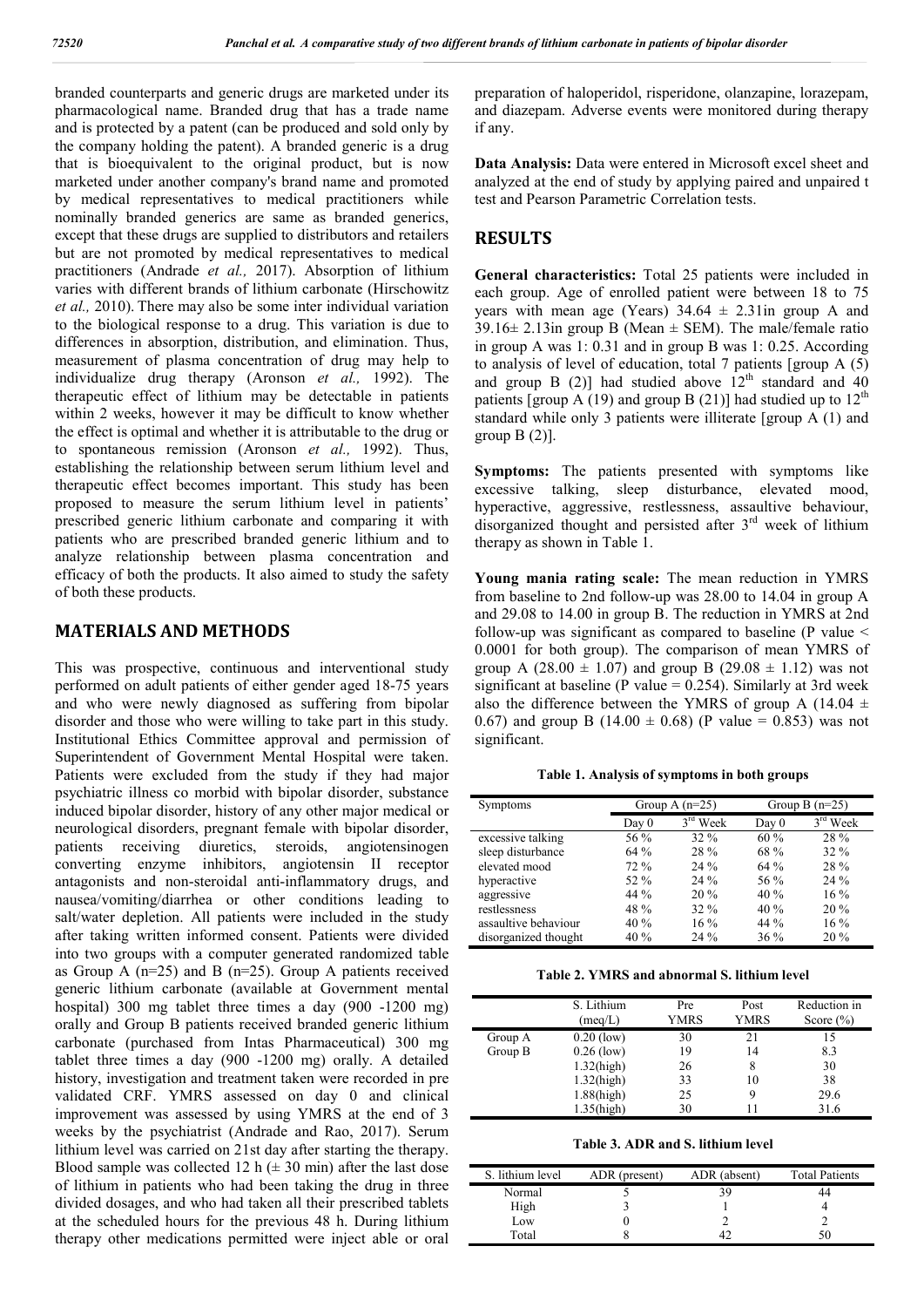|          | Suspected drugs                      | <b>ADRs</b> | S. lithium level | WHO-UMC score | Severity <sup>[9]</sup> | Preventability <sup>[10]</sup> |
|----------|--------------------------------------|-------------|------------------|---------------|-------------------------|--------------------------------|
|          | Lithium                              | Headache    | 0.97             | Probable      | Mild                    | Not preventable                |
| Group A  | Lithium, lorazepam, risperidone      | Confusion   | 1.04             | Possible      | Mild                    | Not preventable                |
| $(n=25)$ | Lithium                              | Polvuria    | 1.03             | Probable      | Mild                    | Probably preventable           |
|          | Lithium, olanzapine, trihexyphenidyl | Dry mouth   | 0.94             | Possible      | Mild                    | Probably preventable           |
|          | Lithium                              | Diarrhoea   | 1.32             | Probable      | Moderate                | Probably preventable           |
|          | Lithium                              | Lethargy    | 1.88             | Probable      | Mild                    | Not preventable                |
| Group B  | Lithium, olanzapine, diazepam,       | Muscle      | 0.96             | Possible      | Mild                    | Not preventable                |
| $(n=25)$ | trihexyphenidyl                      | weakness    |                  |               |                         |                                |
|          | Lithium                              | Polvuria    | 1.35             | Probable      | Mild                    | Probably preventable           |

**Table 4. Causality assessment, severity and preventability**



**Figure 1. Correlation between S. lithium level and YMRS score in group A (n=25)**

To compare the efficacy of group A and B, the mean difference was measured for each group. The difference of the baseline and  $2<sup>nd</sup>$  follow up data was calculated. The mean difference of YMRS for group A was  $14.08 \pm 0.70$  and for group B  $15.88 \pm 0.98$ . Mean difference for both group was compared using unpaired't' test. Mean difference of YMRS was not significant between group A and B (*p*=0.14).

**Concomitant drug therapy:** Some patients received one or more concomitant drugs as add on therapy with lithium to control the additional psychotic features and as an augmentation therapy. Drugs such as olanzapine, diazepam, trihexyphenidyl, risperidone, lorazepam, sodium valproate and clonazepam were permitted. According to analysis of concomitant drug therapy, in group A, 6 patients received trihexyphenidyl (24 %), 5 patients received diazepam (20 %), 3 patients each received risperidone, olanzapine and lorazepam (12 %) and 1 patienteach received sodium valproate and clonazepam (4 %). In group B, 10 patients received diazepam (40 %), 6 patients received trihexyphenidyl (24 %), 5 patients received risperidone (20 %), 4 patients received olanzapine (16  $\%$ ), 2 patients received sodium valproate (8  $\%$ ) and 1 patient received clonazepam (4 %).

**Serum lithium level:** At the end of 3 weeks, the mean serum lithium level in group A was  $0.68 \pm 0.04$  and in group B was  $0.82 \pm 0.07$ . Mean difference between both group (0.1396) was not significant (P value  $= 0.1078$ ) but the mean serum lithium level in group B was found little higher than in group A. Out of 25 patients in each group, 24 patients in group A and 20 patients in group B, the serum lithium level was within normal limits (0.3 to 1.2 meq/l). Four patients of group B had the serum level high i.e.  $> 1.2$  meq/l than therapeutic level. One patient in both group A and B had serum lithium level lower than the normal therapeutic range.



**Figure 2: Correlation between S. lithium level and YMRS score in group B (n=25)**

**YMRS and S. lithium level:** In group A, 24 patients had normal S. lithium level showed 23.81 % improvement in YMRS at  $3<sup>rd</sup>$  week while 21 patients in group B had normal S. lithium level showed 25.95 % improvement in YMRS at 3rd week. As shown in table 2, patients who had lower S. lithium level (< 0.3 meq/L) the decrease in YMRS score was lower than the 15 % reduction in YMRS score. Four patients of group B had high S. lithium level  $(> 1.2 \text{ meg/L})$  but their score also decrease equally or a little more than the average score.

**Correlation between plasma lithium level and YMRS:** Correlation between plasma lithium level and difference of YMRS score was done by Pearson Parametric Correlation test in both groups. Difference between baseline and 2nd follow-up YMRS score was counted in both groups. The Correlation coefficient (r) ranges from -1 to 1. A value of score greater than 0 to 1 indicates that there is a positive correlation with YMRS and plasma lithium level which indicates YMRS score improves when there is an increase in plasma lithium level within therapeutic range. Correlation coefficient (r) was found 0.5171 in group A which was significant (P value= 0.0081).Thus, YMRS score improves with increase in plasma lithium level. Correlation coefficient (r) was found 0.5851 in group B which was also significant (P value= 0.0021) and suggests that YMRS score improves with increase in plasma lithium level. Figure 2 and 3 shows correlation between S. lithium level and YMRS score in group A and B.

**Adverse effect:** As shown in table 3, total 16 % patients developed ADRs during lithium therapy. Four patient each in both group A&B experienced adverse drug reactions. Suspected drugs, causality assessment, severity and preventability for all adverse effects was done in both groups. Out of 8 ADRs, 3 ADRs were also suspected due to other concomitant dugs apart from lithium. WHO-UMC causality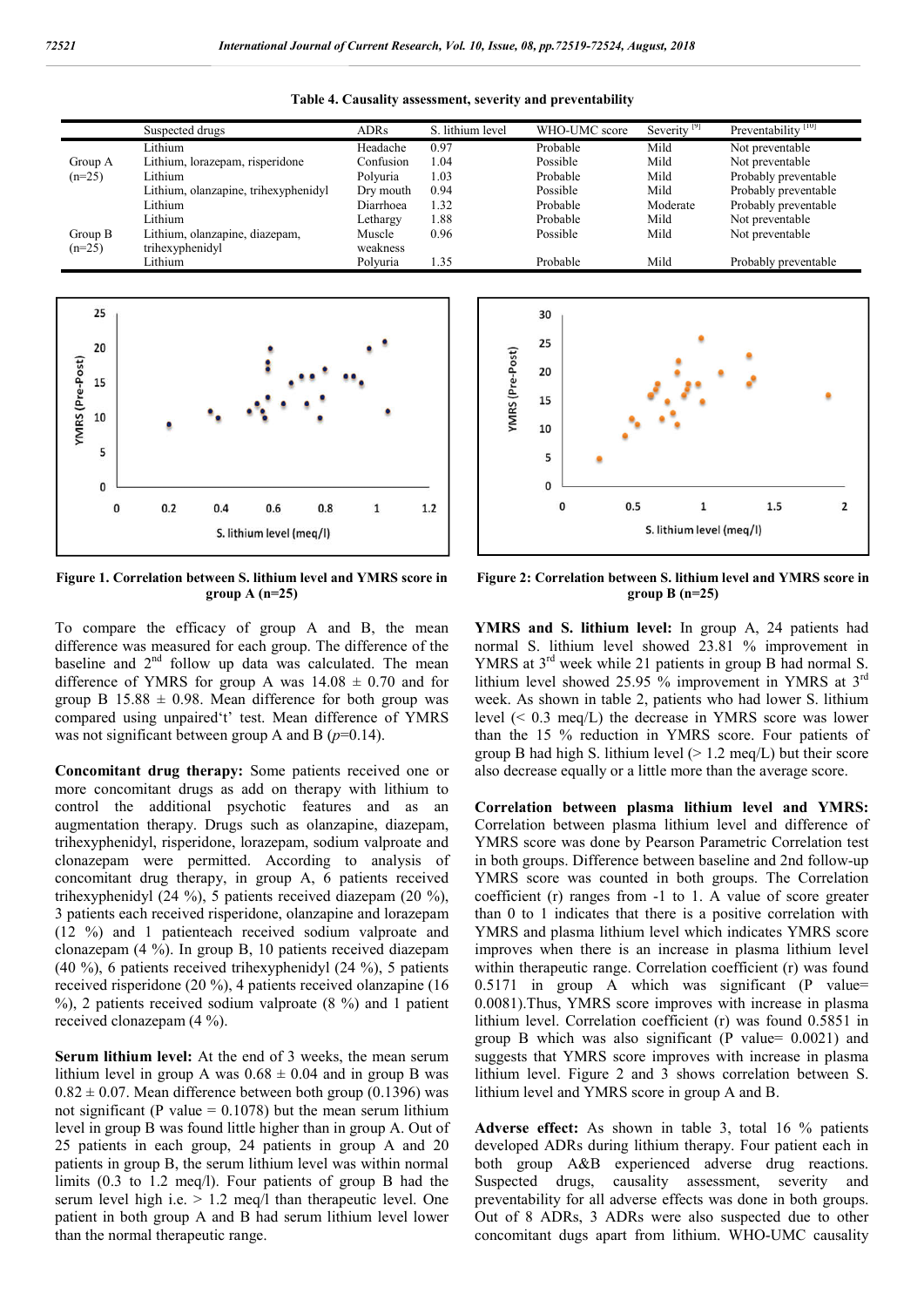assessment was probable in 5 patients and possible in 3 patients. Severity assessment was mild except in 1 patient. According to preventability assessment, four ADRs were probably preventable. When the ADRs were compared with the serum lithium level it was observed that 3 patients in group B had high S. lithium level than normal therapeutic range while remaining 5 patients in both group had S. lithium level within normal range. The patients who had high lithium level and developed ADR, they were only on lithium therapy. Fisher exact test was applied to analyze the S. lithium level and ADRs. The result was statistically significant (P value  $< 0.011$ ) which means increase in serum lithium level is associated with increasing number of adverse effect.

# **DISCUSSION**

Bipolar disorderis manic-depressive disorder characterized by unpredictable swings in mood from mania (or hypomania) to depression. It is also chronic, recurrent mood disorder that typically develops in adulthood and is associated with substantial morbidity, mortality and with high suicidality. Bipolar disorder is not only disabling, affecting daily functioning and leading to loss of employment, it is also relatively common and has a high rate of co-morbid medical illness that increases mortality (Kupfer, 2005; Kessler *et al.,*  2005). Acute mania is associated with substantial negative personal, interpersonal and social consequences hence effective and rapid pharmacological control of the condition is a necessity and towards this a variety of agents are available currently. They are lithium, antipsychotics, benzodiazepines, anticonvulsants like carbamazepine, valproate etc (Prakash and Bharath, 2000). Lithium carbonate is available in generic and branded generic preparation and due to narrow therapeutic index it should meet standards in context to bioequivalence and produce the same therapeutic effect and to avoid toxicity. This prospective, continuous and interventional study was carried out to compare the efficacy and safety of two different brands of lithium carbonate. Patients were divided into two groups group A  $(n=25)$  and B  $(n=25)$  using a computer generated randomization table method in which group A was prescribed generic lithium and group B was prescribed branded generic lithium. In our study, the mean age of the patients was 37.46 $\pm$ 1.54 (Mean  $\pm$  SEM) years while male/female ratio was 1: 0.31. Study done by Nisha *et al.* (2015) also showed similar mean age of the bipolar mood disorder patients  $(39.1\pm8.80)$ (Nisha *et al.,* 2015). Bipolar disorder mostly affect the age between 20 to 40 years because of stressful life in younger age groups. It may be due to family and marital status which appears to be one of the most consistent risk factors for bipolar disorder. Widowed, separated and divorced persons are at higher risk to develop bipolar disorder (Heim *et al.,* 2002). In our study, 80 % of the patients had lower education level (80  $%$  of patients were studied upto  $12<sup>th</sup>$  standard and 14 % of patients were studied upto graduate) while only 6 % of them were illiterate. Overall patients had middle socioeconomic status were associated with bipolar disorder. Eid *et al.* 2013 also reported similar distribution of bipolar disorder among socioeconomic classes, educational levels and in a lower family income was reported (Eid *et al.,* 2013). The symptoms of all the patients were assessed at baseline and after 3 weeks of lithium therapy, 68 % and 72 % of patients experienced improvement in symptoms in generic and branded generic groups respectively. In this study the efficacy was assessed using YMRS in both groups. It is a reliable, easy to use, simple and widely used. The YMRS is a valid measurement and 11item scale used to assess the severity of mania in patients ofbipolar disorder (Kongsakon and Bhatanaprabhabhan, 2005). The mean difference in YMRS from baseline to 2<sup>nd</sup> follow-up was  $14.08 \pm 0.70$  in generic group and  $15.88 \pm 0.98$  in branded generic group which was similar to study done by Bowden CL *et al.* (2010) who reported mean difference of YMRS was  $15.80 \pm 0.53$  (Bowden *et al.*, 2010). We observed that in both group (generic vs. branded generic) lithium carbonate were effective in context to reduce the YMRS at the  $3<sup>rd</sup>$  week compared to baseline YMRS. Study done by Machado-Vieira *et al.* (2014) showed that the patients treated with lithium had significantly lower level of YMRS at  $3<sup>rd</sup> \& 4<sup>th</sup>$  week compared to baseline (Machado-Vieira *et al.,* 2014). However, in our study 32 % of patients in generic group and 28 % of patients in branded generic group persisted with symptoms like dysphoric mood, irritable, verbal abusive and restlessness at 3<sup>rd</sup> week. Patients need long term therapy for remission stage in bipolar disorder. YMRS score is an average score of all symptoms in patients of bipolar disorder and with improvement of YMRS score, some symptoms may persist even after treatment and treatment for long term helps in improvement of all symptoms.

In generic group, 16 %and in branded generic group, 22 % of patients required concomitant drugs other than lithium therapy (antipsychotic, benzodiazepines) as an augmentation therapy and to control the additional psychotic features other than manic symptoms. Although the concomitant drugs were started within a week as an augmentation therapy, YMRS score was significantly reduced at  $3<sup>rd</sup>$  week in all patients both by generic and branded generic lithium carbonate. More over in both the group concomitant drugs were required in only few patients without any significant differences between groups. We observed that, at the end of 3 weeks, the mean serum lithium level in generic group was 0.68 (meq/l) and in branded generic group was 0.82 (meq/l) which was similar to study done by Prakash *et al.* (2000) who also observed mean serum lithium level was  $0.84 \pm 0.18$  (meq/l) (Prakash and Bharath, 2000). Although the difference was not statistically significant, the mean serum lithium level in branded generic group was found little higher than in generic group which could be due to the four patients in branded generic group who had high serum lithium level while none of the patients in generic group had high serum lithium level. Even though both formulations contain only one active ingredients as a lithium carbonate and no any other inactive ingredients, absorption of lithium or pharmacokinetics features may vary to person to person or depending on the different formulation used. Furthermore, excipients and inactive ingredients may vary in different formulation, and there is evidence in the literature to suggest that these changes can significantly affect the absorption and different pharmacokinetic properties of drug formulations (Verbeeck *et al.,* 2006). This study shows that those patients who had low level of S. lithium level  $($   $< 0.3$  meq $/L$ ) the improvement in YMRS was lower than the average YMRS of the group and who had high S. lithium level  $(> 1.2 \text{ meg/L})$ there score also improved equally or a little more than the average score. But at the same time higher S. lithium level was also associated with high incidence of adverse drug reactions such as diarrhoea, lethargy and muscle weakness as compared to average lithium level. Thus, a reasonable therapeutic range for steady state plasma concentration of s. lithium level is necessary for optimal response. However, the evidence for a relation between the steady state standard concentration and a therapeutic effect in the prophylaxis of unipolar and bipolar affective disorder is less clear (Aronson *et al.,* 1992). In study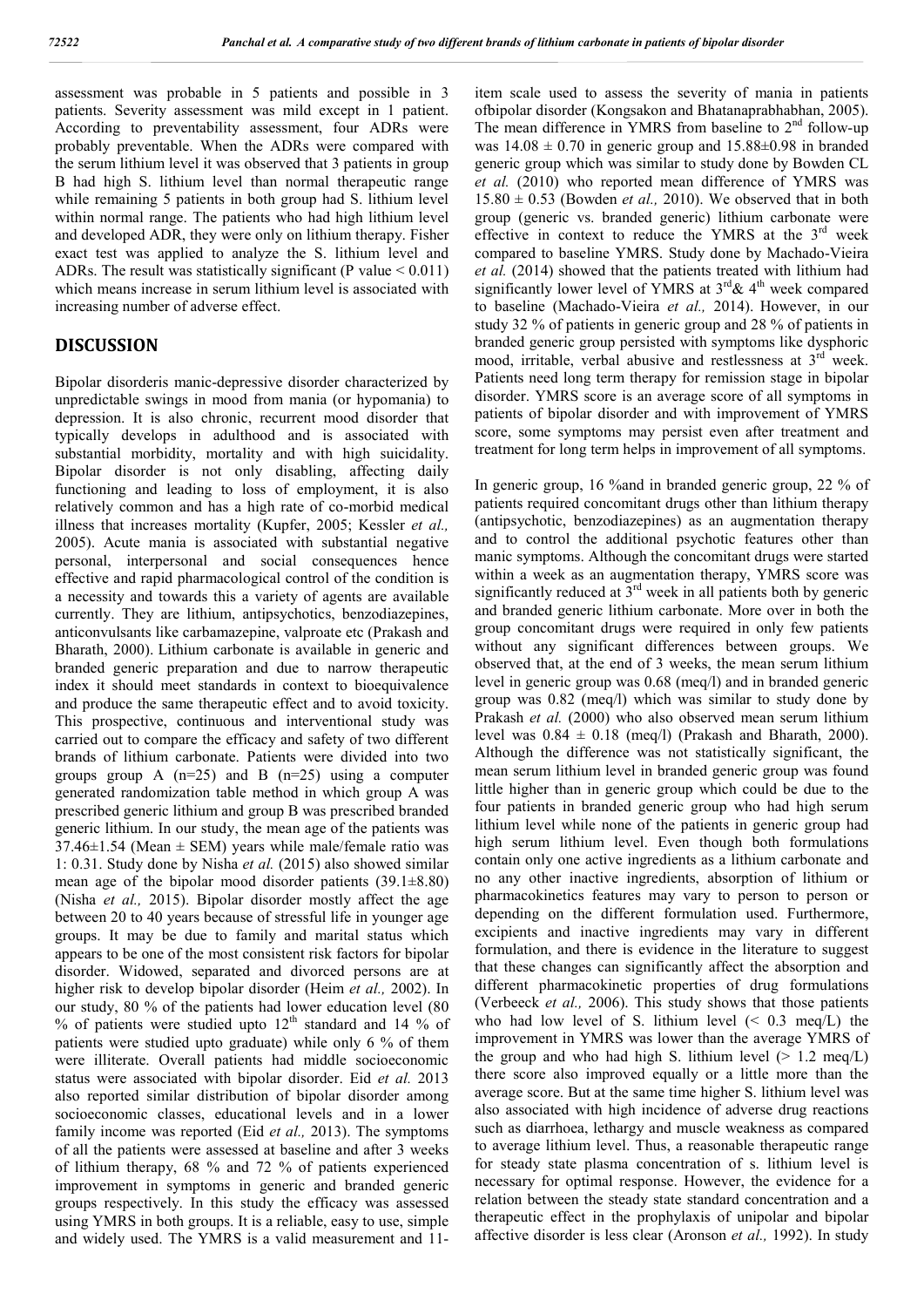done by Severus *et al.* suggest that the minimum efficacious serum lithium level in the long-term treatment of bipolar disorder was 0.4 meq/L with optimal response achieved at serum levels between 0.60 to 0.75 meq/L and higher levels may benefit patients with predominantly manic symptoms (Severus *et al.,* 2008). Result of the present study has showed the correlation between plasma lithium level and efficacy of lithium carbonate in patient of bipolar disorder with different formulations. Correlation was done by Pearson Parametric Correlation test in both groups. We found that there was positive correlation between YMRS and plasma lithium level in both groups which means that YMRS score improves when there is an increase in plasma lithium level within therapeutic range which was similar to study done by Nierenberg *et al*. (2013) and Machado-Vieira *et al.,* (2014). A study by Perlis *et al.* did not identify a superior efficacy of using higher lithium levels (≥0.8 mm/l) in long term maintenance therapy (Perlis *et al.,* 2002). In addition branded generic lithium carbonate improved YMRS slightly higher than generic lithium carbonate however there was no statistical significant between two products. Correlation coefficient (r) was found 0.5191 in generic group  $(P= 0.0474)$  and 0.5555 in branded generic group  $(P= 0.0316)$ , hence both different formulations of lithium carbonate shows similar positive correlation between S. lithium level and YMRS means score improves when there is an increase in plasma lithium level. A total, 16 % of patients experienced a common adverse effects such as headache, confusion, polyuria, diarrhoea, lethargy, dry mouth and muscle weakness in bipolar mood disorder subjects in the present study. Study done by Girardi *et al.* (2016) also reported that the total 18 % of patients experienced ADRs who were given immediate release of lithium carbonate. Generally lithiumassociated toxicity and adverse events are related to serum concentrations of lithium and normally occur at concentrations> 1.5–2.0 meq/L (Girardi *et al,* 2016).

Therefore, therapeutic drug monitoring is an important part of lithium therapy. In this study, 3 patients in branded generic group experienced adverse effect due to higher level of serum lithium level which suggest that high serum lithium level is associated with toxicity. Also it was observed that these patients were only on lithium with no concomitant therapy which shows that pharmacokinetic variation in patients may be responsible for these ADRs. Study done by Kemp DE *et al.*  reported that 10%of patients discontinued the study during the open-label phase because of adverse events, (Kemp *et al.,*  2009) while in our study no dropouts were observed due to adverse events during lithium therapy upto 3 weeks. However out of 8,3 patients developed polyuria and diarrhoea and required dose reduction of lithium therapy from 300 mg thrice a day to 300 mg twice a day. Out of 8 ADRs, 5 ADRs were assessed as probable and 3 ADRs were assessed as possible causality assessment in both groups. Most of the adverse events reported in this study were considered to be mild except 1 ADR which was considered as moderate and resolved without sequelae. Hence, a correlation of serum lithium level and ADRs can help to find out whether the differences between generic and branded generic is due to pharmacokinetic variations. This study highlights that there is significant mean reduction in YMRS score in both group and shows similar efficacy in bipolar disorder, but it was observed that 3 patients were found with high S. lithium level in branded generic group. Borgheini *et al.* observed plasma levels of phenytoin were 31% lower after a switch from a brand-name to a generic product (Borgheini, 2016). Samuel *et al.* (2013) reported a case of 14 year boy with an acute clinical deterioration within 48 hours when branded olanzapine changed to generic olanzapine (Samuel *et al.,* 2013). Hence, in many instances bioavailability, therapeutic efficacy and tolerability may vary between brand-name and generic drugs. Most generic drugs are marketed after they have passed the bioequivalence tests under standard licensingagencies like FDA and BA/BE studies are also required for certain drugs who have narrow therapeutic index to ensure therapeutic equivalence between test product and reference product in India. The objective of a typical bioequivalence study is to demonstrate that the test (reference) and reference (branded) products achieve a similar pharmacokinetic profile in plasma, serum and/or urine (Samuel *et al.,* 2013). Generic medicines are as good as branded medicines with regard to bioequivalence and therapeutic equivalence if generic products that have passed through quality assurance programs, including those manufactured in plants that have a Good Manufacturing Practice certification (Alfonso Cristancho *et al.,* 2015). Clinical evidence suggests that differences between most branded and generic drugs are negligible (Kesselheim *et al.,*  2008). But the problem is fake medicines, inadequate/excess content of active ingredients, presence of impurities or both can be curtailed using strict quality control methods to make drugs available at affordable price (Meredith *et al.,* 2003). Present study also shows that optimal S. lithium level is associated with improvement in YMRS. Hence there is strong correlation between efficacy (YMRS) and serum lithium level of two different formulations. Therapeutic drug monitoring of S. lithium level is important to establish dose response relationship. We conclude that doses resulting in serum lithium levels in normal therapeutic range are more effective in treating bipolar disorder than those that result in lower serum lithium concentrations, or even higher S. lithium level are associated with a higher incidence of side effects. There are few limitation of the study. In our study, small number of patients were enrolled as we included only new patients on lithium therapy. We allowed benzodiazepines or antipsychotics drugs in this study as an augmentation therapy which could have some effects in reducing manic symptoms.

### **Conclusion**

This study is a landmark study which has shown that generic and branded generic are equally efficacious. However a monitoring of serum lithium level at regular interval can help to prevent ADR due to pharmacokinetic variation.

**Acknowledgements:** I am extremely thankful to Dr. Chauhan sir, Superintendent of Mental hospital, Delhi Darwaja, Ahmedabad for granting me the permission to conduct the study. Also thankful to all the staff and patients of bipolar disorder for their co-operation during study without whom it was impossible to do this research work.

**Conflict of interest:** There is no conflict of interest.

### **REFERENCES**

- Alfonso‑Cristancho R, Andia T, Barbosa T, Watanabe JH. 2015. Definition andClassification of Generic Drugs Across the World. *Appl Health Econ Health Policy,* 13 Suppl 1:S5‑11.
- Andrade C, Rao TS. Prescriptionwriting: Generic or brand?. Indian J Psychiatry 2017;59:133-7